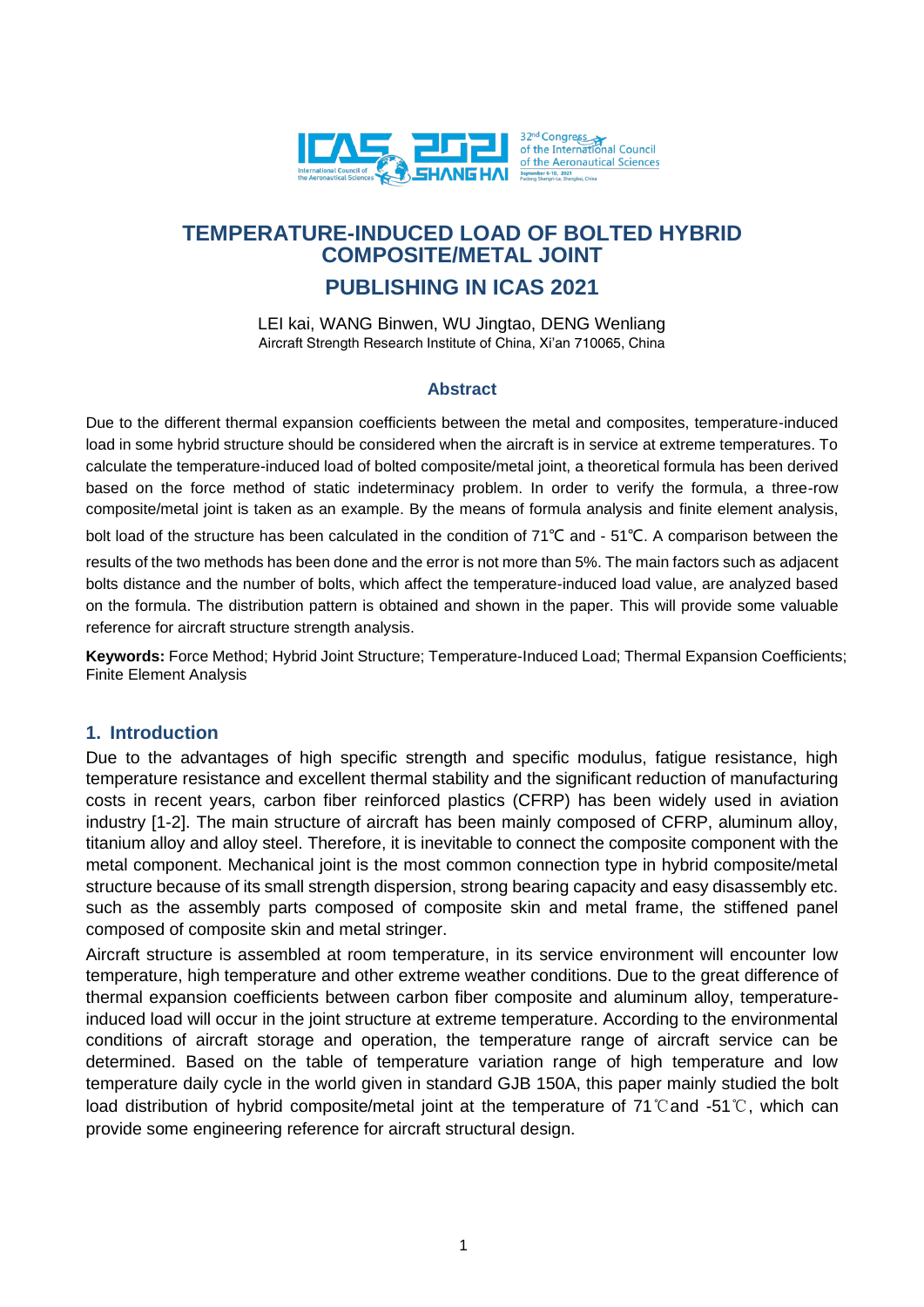### **2. Related Literature Review**

Scholars at home and abroad have done a lot of research on the bolt load distribution and the static strength, fatigue strength of the hybrid joint structure at room temperature [3-5], however there are few studies considering the effect of temperature. In addition, scholars have carried out research on the thermal stress generated by composite patches in repairing aircraft metal structures [6-7]. In the study of temperature induced load of hybrid joint, the research is limited.

Krodinov et al. [8] used the complex potential theory to study the determination of hole edge stress, contact area of bolts and the distribution of bolt load in single lap and double lap joints at any position in composite laminates under mechanical load and uniform temperature change, the research is too complex to be applied to engineering problems. Kan Quanqing [9] studied the temperature induced load of ceramic matrix composites and metal hybrid joint structure at high temperature and its influence on the structural strength. The analysis aimed at higher temperature, up to 750℃. Chihdar Yang et al. [10] studied the temperature distribution and bolt load distribution of the hybrid panel structure composed of composite plate and aluminum alloy Z-beam under the condition of aircraft service temperature field. The calculation method of bolt load is based on the force method of elastic statically indeterminate problem, which is verified by experiments. The results show that the distribution law of thermal stress is approximately "U", which means high on both sides and low in the middle, but the specific value is not given. Aimed at that hybrid panel, Deng Wenliang [11] analyzed the thermal stress distribution law through finite element modeling method. In addition, the bolt load distribution of five bolts structure under different degrees of high and low temperature was studied [12]. Guo Jushang [13] studied the bolt load and stress distribution behavior of hybrid composite/metal joint structure in aircraft tail at 70℃ by finite element modeling (EFM) method.

#### **3. Theoretical Formula for Temperature-Induced Load**

Based on the force method of the elastic static indeterminate problem, this paper derived the theoretical formula for calculating the load of the multi-bolts hybrid composite/metal joint. The application of the formula was given through an example, and ABAQUS software was used to verify the accuracy of the formula.

For the bolted hybrid composite/metal joint shown in 'Figure 1 - The diagram of bolted hybrid composite/metal joint', plate A is composite material and plate B is metal. Number the bolts from left to right, and the loads of each bolt are P1, P2 、Pn. The load transferred between two adjacent bolts of plate A is shown as  $P_1^A$ ,  $P_{23}^A$ , ...,  $P_{n-1,n}^A$ , and  $P_1^B$ ,  $P_{23}^B$ , ...,  $P_{n-1,n}^B$  stand for the load transferred between two adjacent bolts of plate B.



Figure 1 – The diagram of bolted hybrid composite/metal joint

Suppose the form of bolt load due to thermal stress is shown in 'Figure 2 - The diagram of assumed structural load form'. The fit clearance between bolt and hole, friction between different assembly parts, bolt deformation caused by temperature, plastic deformation of aluminum alloy and the bending stiffness of the plate, etc. are not considered. The following equation can be obtained.

$$
P_1 + P_2 + \dots + P_n = 0 \tag{1}
$$
\n
$$
P_{12}^A = -P_1
$$

$$
P_{23}^{A} = -(P_1 + P_2)
$$
  
\n...  
\n
$$
P_{n-1,n}^{A} = -(P_1 + P_2 + \dots + P_{n-1})
$$
  
\n(2)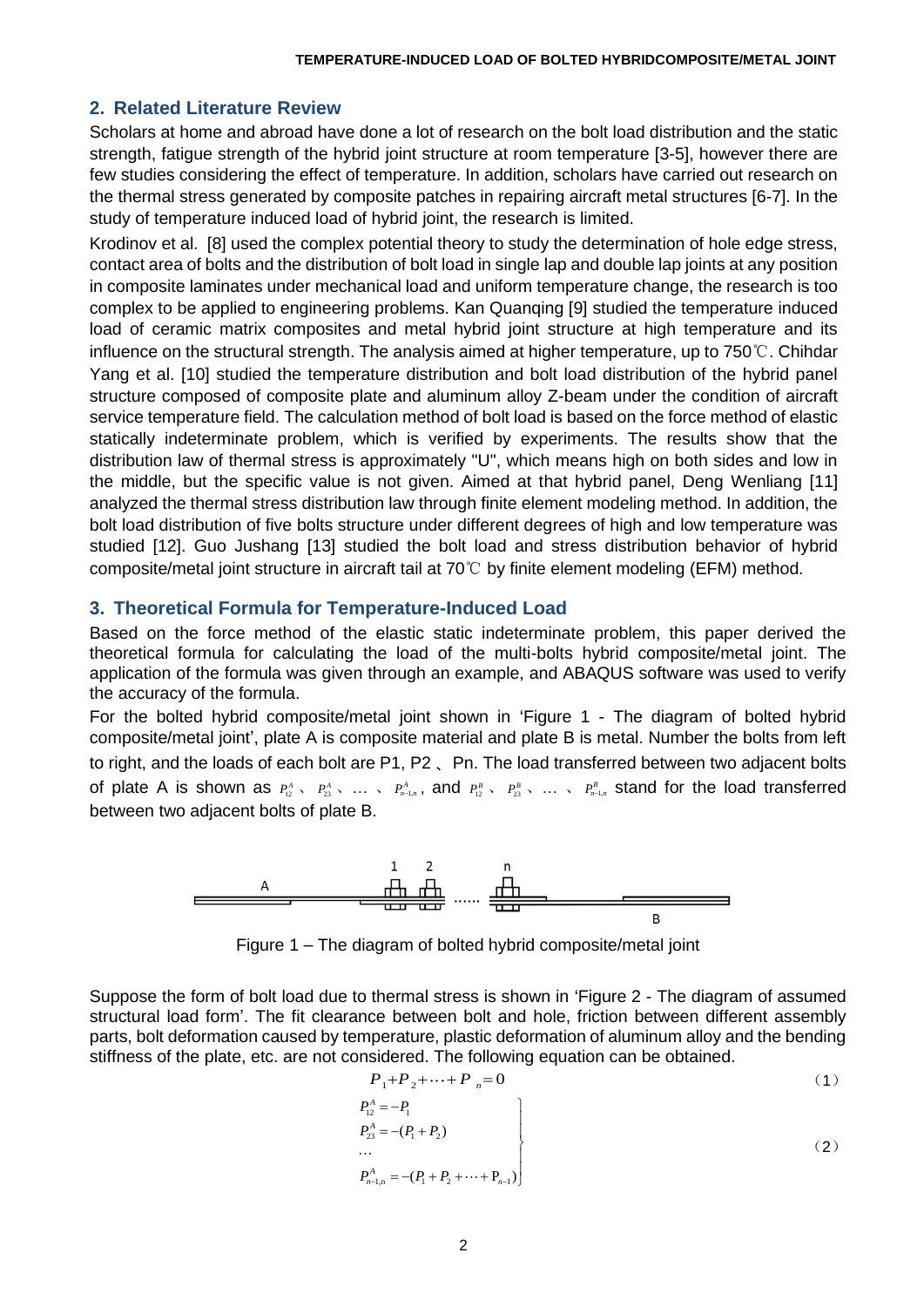

Figure 2 – The diagram of assumed structural load form

Take the adjacent bolts structures as a unit, the undeformed and deformed pattern are shown in 'Figure 3 - The diagrams of the undeformed and deformed pattern'.



Figure 3 – The diagrams of the undeformed and deformed pattern

 $L_{i,i+1}^A$  and  $L_{i,i+1}^B$  are the distance between two adjacent bolts,  $\Delta_i$  is the shear deformation of bolts, the deformation between the two plates caused by thermal expansion and temperature-induced load are  $\Delta_{i,i+1}^A$  and  $\Delta_{i,i+1}^B$  respectively. The deformation compatibility equation of the unit is obtained as follows:

$$
L_{i,i+1}^A + \Delta_{i,i+1}^A + \Delta_{i+1} = L_{i,i+1}^B + \Delta_{i,i+1}^B + \Delta_i
$$
\n(4)

Because  $L_{i,i+1}^A$  and  $L_{i,i+1}^B$  are equal, the following equation can be obtained.

$$
\Delta_1 - \Delta_2 = \Delta_{1,2}^A - \Delta_{1,2}^B
$$
\n
$$
\Delta_2 - \Delta_3 = \Delta_{2,3}^A - \Delta_{2,3}^B
$$
\n
$$
\cdots
$$
\n
$$
\Delta_{n-1} - \Delta_n = \Delta_{n-1,n}^A - \Delta_{n-1,n}^B
$$
\n(5)

According to the definition of  $\Delta_i$ ,  $\Delta_{i,i+1}^A$  and  $\Delta_{i,i+1}^B$ , those parameters can be expressed by equation (6)

$$
\Delta_{i} = \frac{P_{i}}{K^{D}}
$$
\n
$$
\Delta_{i,i+1}^{A} = \frac{P_{i,i+1}^{A}}{K_{i,i+1}^{A}} + \alpha_{A} \Delta T_{A} L_{i,i+1}^{A}
$$
\n
$$
\Delta_{i,i+1}^{B} = \frac{P_{i,i+1}^{B}}{K_{i,i+1}^{B}} + \alpha_{B} \Delta T_{B} L_{i,i+1}^{A}
$$
\n(6)

The  $\alpha_A$  and  $\alpha_B$  are thermal expansion coefficients of two kinds of material consisted the plate along the tensile direction. The  $\Delta T_{A}$  and  $\Delta T_{B}$  are temperature change value of the two plates. K<sup>D</sup> is the shear stiffness of the bolt. The  $K^A_{i,i+1}$  and  $K^B_{i,i+1}$  are the axial stiffness between the bolt i and i+1 in the two plates.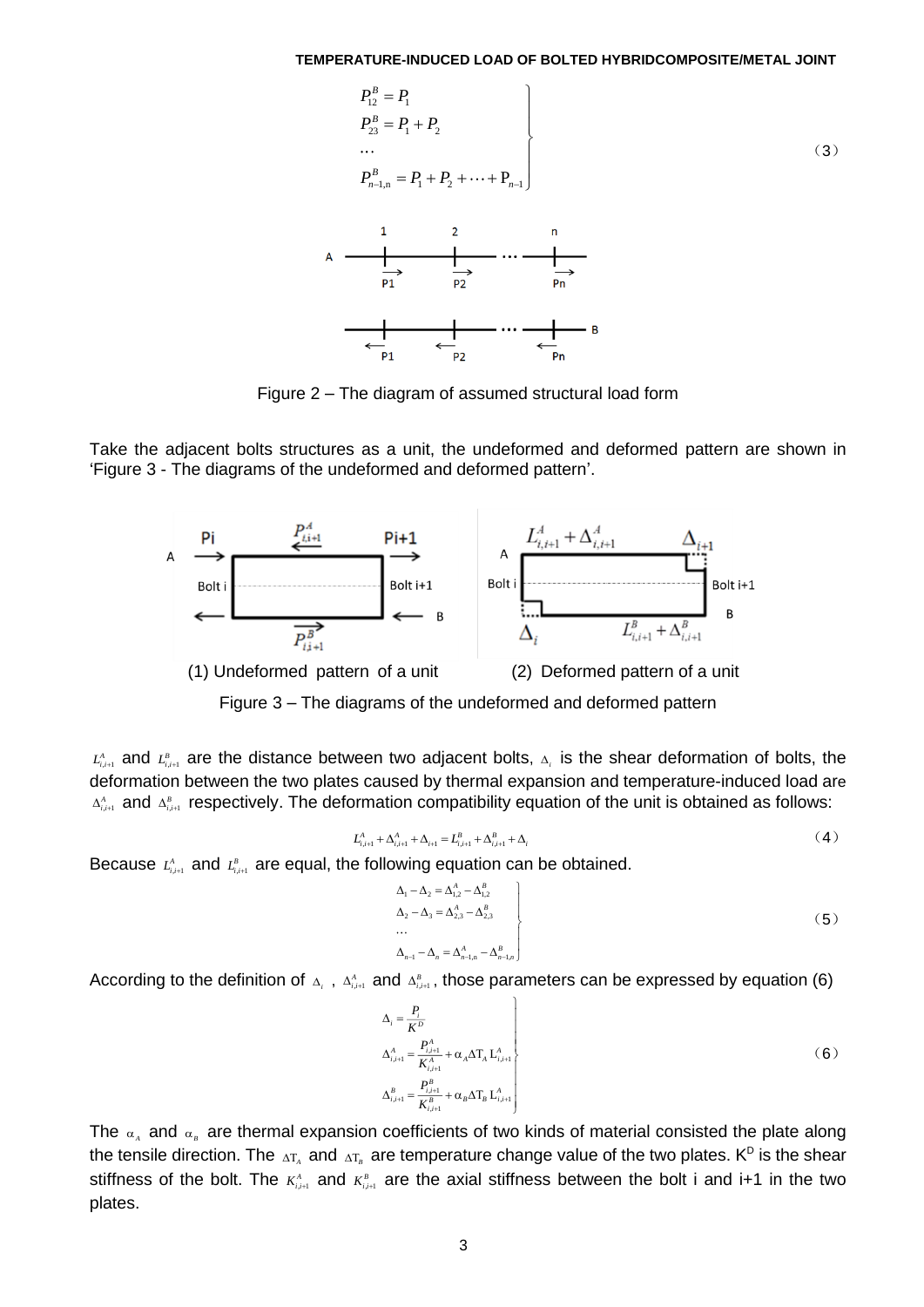By substituting equation (6) into equation (5), the loads  $P_1$ ,  $P_2$ ,  $\ldots$ ,  $P_n$  can be calculated by formula (7). In formula (7), the parameters to be obtained mainly include the  $\alpha_A$ , K<sup>D</sup>,  $K^A_{i,i+1}$  and  $K^B_{i,i+1}$ . An example is given to illustrate the application of the formula.

$$
P=C^{-1}A
$$
 (7)

$$
C = \begin{bmatrix} \frac{1}{K^{D}} + \frac{1}{K_{1,2}^{A}} + \frac{1}{K_{B,2}^{B}} & -\frac{1}{K^{D}} & 0 & 0 & 0 & 0 & 0 \\ \frac{1}{K_{2,3}^{A}} + \frac{1}{K_{2,3}^{B}} & \frac{1}{K^{D}} + \frac{1}{K_{2,3}^{A}} + \frac{1}{K_{2,3}^{B}} & -\frac{1}{K^{D}} & 0 & 0 & 0 & 0 \\ \vdots & \vdots & \vdots & \vdots & \vdots & \vdots & \vdots & \vdots & \vdots \\ \frac{1}{K_{i,i+1}^{A}} + \frac{1}{K_{i,i+1}^{B}} & \frac{1}{K_{i,i+1}^{A}} + \frac{1}{K_{i,i+1}^{B}} & \cdots & \frac{1}{K^{D}} + \frac{1}{K_{i,i+1}^{A}} + \frac{1}{K_{i,i+1}^{B}} & -\frac{1}{K^{D}} & \cdots & \cdots \\ \vdots & \vdots & \vdots & \vdots & \vdots & \vdots & \vdots & \vdots & \vdots \\ \frac{1}{K_{m-1,n}^{A}} + \frac{1}{K_{m-1,n}^{B}} & \frac{1}{K_{n-1,n}^{A}} + \frac{1}{K_{n-1,n}^{B}} & \cdots & \cdots & \frac{1}{K_{n-1,n}^{A}} + \frac{1}{K_{n-1,n}^{B}} & \frac{1}{K^{D}} + \frac{1}{K_{n-1,n}^{A}} + \frac{1}{K_{n-1,n}^{B}} - \frac{1}{K^{D}} \\ 1 & 1 & 1 & 1 & 1 & 1 & 1 & 1 & 1 \end{bmatrix}
$$

$$
P = \begin{bmatrix} P_1 & P_2 & P_3 & \cdots & P_n \end{bmatrix}^T
$$

$$
A = \begin{bmatrix} \alpha_A \Delta T_A L_{1,2}^A - \alpha_B \Delta T_B L_{1,2}^B & \alpha_A \Delta T_A L_{2,3}^A - \alpha_B \Delta T_B L_{2,3}^B & \cdots & \alpha_A \Delta T_A L_{i,i+1}^A - \alpha_B \Delta T_B L_{i,i+1}^B & \cdots & \alpha_A \Delta T_A L_{n-1,n}^A - \alpha_B \Delta
$$

*T*

### **4. Calculation Example**

#### 4.1 Problem Statement

The structure form of researched object in the example is shown in 'Figure 1 - The diagram of bolted hybrid composite/metal joint'. The dimensions of composite plate and metal plate in the joint are shown in 'Figure 4 - The dimensions of composite plate and metal plate'. The fiber orientations is [+45/-45/0/0-45/0/90/+45/0/-45/0/90+45/0]s. The thickness of single layer is 0.12mm and the reinforcing plate is made of aluminum with a thickness of 3mm. The metal plate is made of aluminum with a thickness of 3mm, and the reinforcing plate is made of aluminum with a thickness of 3.36mm. The material of bolts is 30CrMnSiA. 'Tables 1 - The properties of composite material', 'Table 2 - The properties of aluminum alloy' and 'Table 3 - The properties of 30CrMnSiA' show the properties of three materials.



Figure 4 – The dimensions of composite plate and metal plate

|                                |                                               | Table 1 – The properties of composite material |                                                        |              |
|--------------------------------|-----------------------------------------------|------------------------------------------------|--------------------------------------------------------|--------------|
| Engineering constants          | $E_1/GPa$                                     | E <sub>2</sub> /GPa<br>U <sub>12</sub>         |                                                        | $G_{12}/GPa$ |
|                                | 127                                           | 8.4                                            | 0.33                                                   | 3.70         |
| Thermal expansion coefficients | $\alpha$ 1(10 <sup>-6</sup> K <sup>-1</sup> ) | $\alpha$ 2(10 <sup>-6</sup> K $\overline{1}$ ) | $\alpha 3(10^{-6}K^{-1})$                              |              |
|                                | 0.07                                          | 25.8                                           | 25.8                                                   |              |
|                                |                                               | Table $2$ – The properties of aluminum alloy   |                                                        |              |
| E/GPa<br>71                    | 0.3                                           |                                                | $\alpha$ (10 <sup>-6</sup> K $\overline{^{1}}$ )<br>23 |              |
|                                |                                               |                                                |                                                        |              |
|                                |                                               | Table 3 – The properties of 30CrMnSiA          |                                                        |              |
| E/GPa                          |                                               |                                                | $\alpha$ (10 <sup>-6</sup> K $\overline{^{-1}}$ )      |              |
| 210                            | 0.3                                           |                                                | 8.8                                                    |              |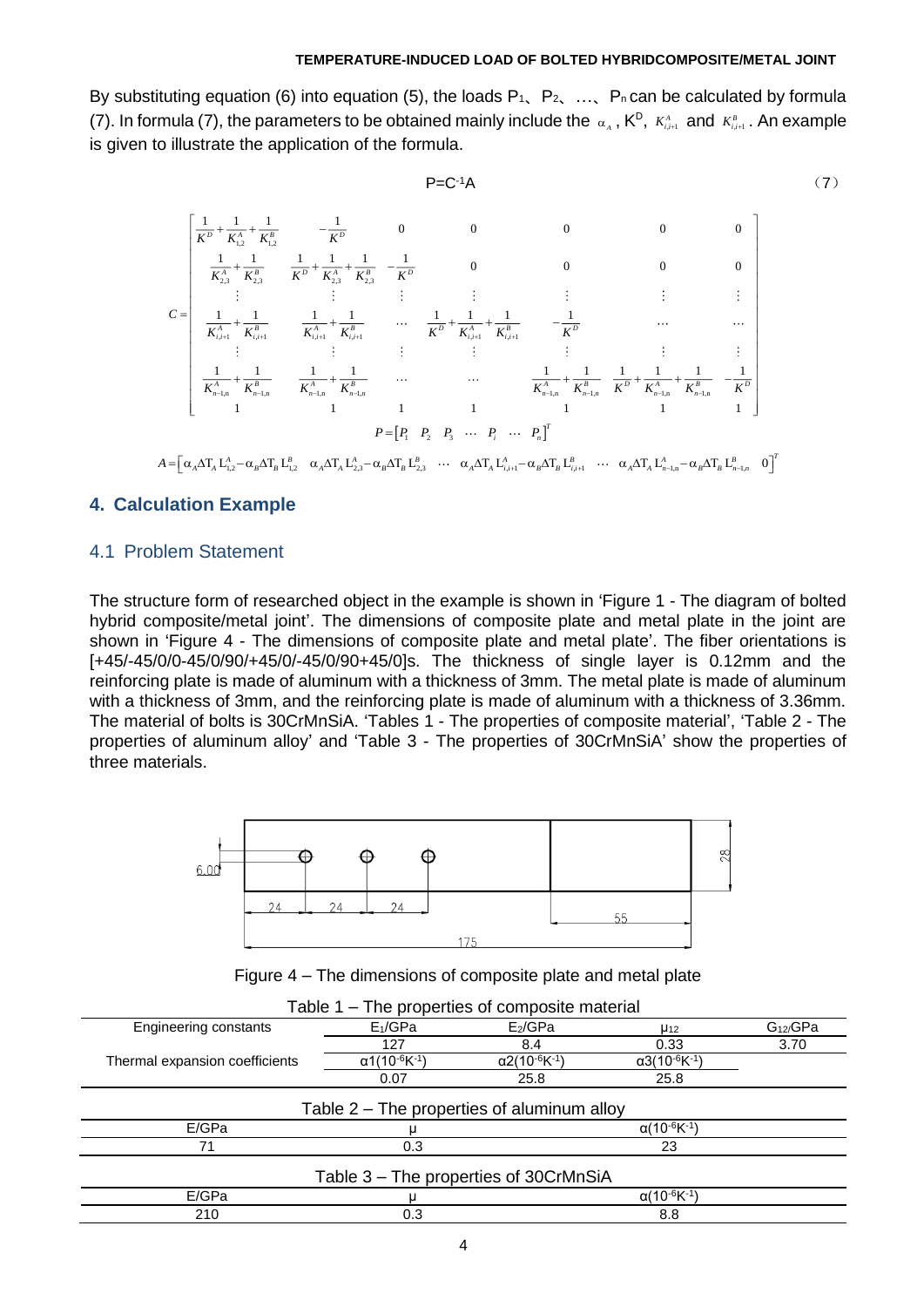#### 4.2 Formula Parameter Calculation

#### *4.2.1 Efficient of Thermal Expansion*

A general formula to calculate the coefficient of thermal expansion of laminates is given in the reference [14]. In the case of symmetrical ply, the simplified calculation formula is shown as equation (8).

$$
\begin{Bmatrix} \alpha_x \\ \alpha_y \\ \alpha_{xy} \end{Bmatrix} = [A]^{-1} \cdot \sum_{k=1}^N [\overline{Q}]_k [T]_k \begin{Bmatrix} \alpha_1 \\ \alpha_2 \\ 0 \end{Bmatrix} \cdot (Z_k - Z_{k-1}) \tag{8}
$$

In equation (8), [A] is the axial stiffness matrix of laminated plates,  $[\bar{\varrho}]_{\!_k}$  is the stiffness matrix of a single layer, [T], is the conversion matrix of the coefficient of thermal expansion, same as the strain transformation matrix. By substituting the corresponding parameters, it can be concluded that the value of the coefficient of thermal expansion of composite is as follow.

$$
\alpha_A = 0.95(10^{-6} K^{-1}) \tag{9}
$$

### *4.2.2 The Axial Stiffness*

Through material mechanics, the  $K^A_{i,i+1}$  and  $K^B_{i,i+1}$  in equation (6) can be calculated by equation (10)

$$
K_{i,i+1}^{A} = E^{A} W^{A} t^{A} / L_{i,i+1}^{A}
$$
  
\n
$$
K_{i,i+1}^{B} = E^{B} W^{B} t^{B} / L_{i,i+1}^{B}
$$
\n(10)

 $E^A$  and  $E^B$  are the elastic modulus of the two plates along the tensile direction; W<sup>A</sup> and W<sup>B</sup> are the width of the two plates;  $t^A$  and  $t^B$  are the thickness of the two plates. Substituting the corresponding parameters, we can get the following results.

$$
K_{i,i+1}^{A} = 262.01(kN/mm)
$$
  
\n
$$
K_{i,i+1}^{B} = 248.50(kN/mm)
$$
\n(11)

### *4.2.3 The Shear Stiffness of The Bolt*

The  $K^D$  in equation (6) can be calculated by finite element modeling. By establishing a single shear bolt joint finite element model, as shown in 'Figure 5 - The diagrams of single shear bolt joint finite element model', with the same structural form and the same width, hole diameter, thickness of the plate as the example.



Figure  $5-$  The diagrams of single shear bolt joint finite element model

The shear deformation of bolts under different tensile loads is calculated respectively, furthermore, the shear deformation of bolts is defined as the relative deformation difference of two points in 'Figure 6 - The diagrams of the shear deformation of bolt'. The relationship between bolt load and shear deformation can be obtained, as shown in 'Figure 7 - The relationship between bolt load and shear deformation'. The slope is the shear stiffness  $K^D$  and the value is 28.517 kN/mm.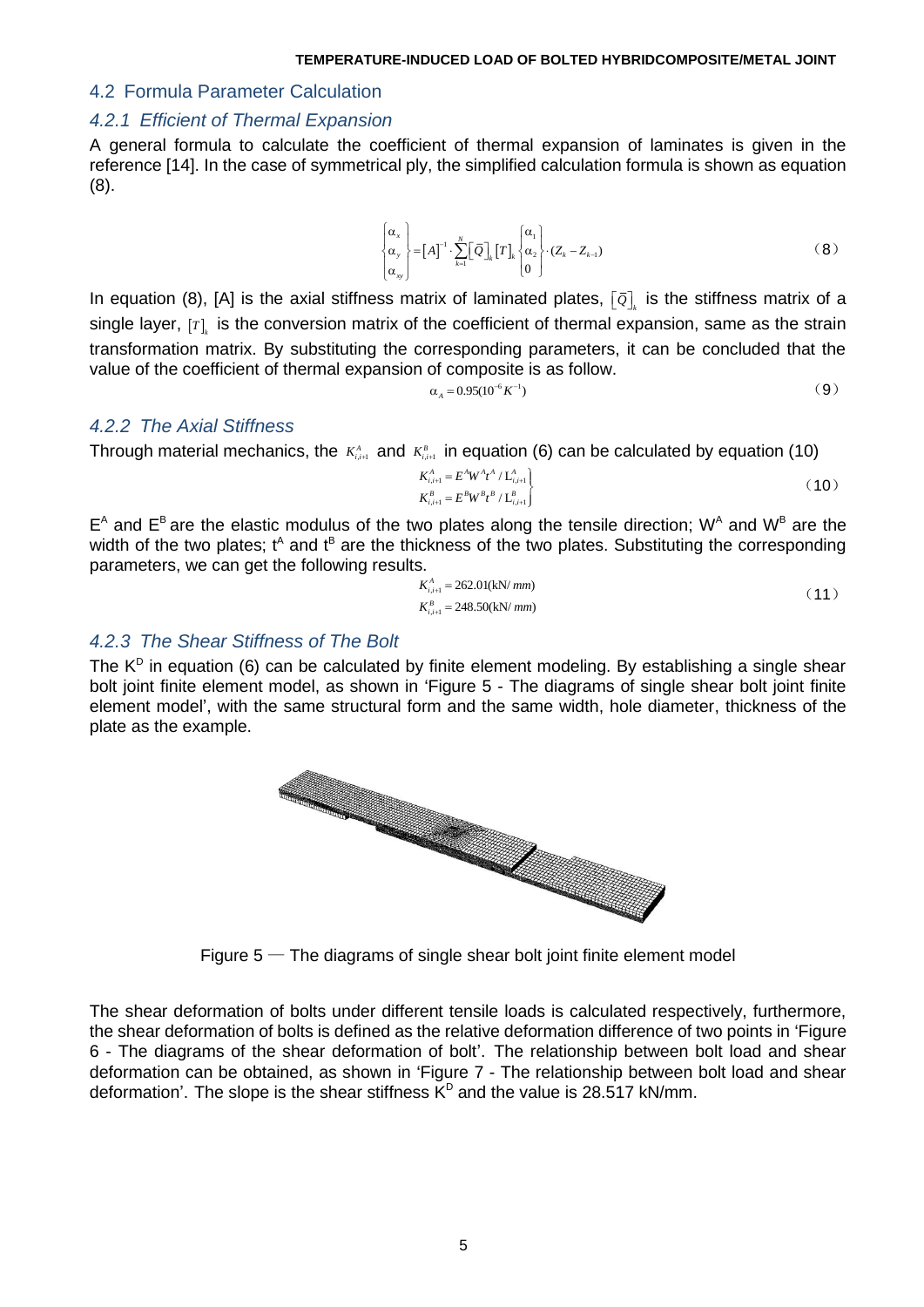







### 4.3 The Result of Temperature-Induced Load

Taking the calculated parameters into formula (7), the load of the three bolts can be obtained, as shown in 'Table 4 - The load value of the three bolts calculated by formula'. The accuracy of the theoretical analysis results is verified by the finite element modeling (FEM) simulation analysis.

| Temperature condition |           | Bolt load (N)     |                   |
|-----------------------|-----------|-------------------|-------------------|
|                       | Bolt1     | Bolt <sub>2</sub> | Bolt <sub>3</sub> |
| $71^{\circ}$ C        | 629.01    |                   | $-629.01$         |
| -51°C                 | $-875.68$ |                   | 875.68            |

Table  $4 -$  The load value of the three bolts calculated by formula

### 4.4 FEM Simulation Analysis of the Joint

With the development of FEM analysis technology, it has been widely used in structural stress analysis and strength prediction. In this example, the composite/metal three row single lap joint threedimensional model is shown in 'Figure 8 - The composite/metal three row single lap joint threedimensional model'. The element type is set as C3D8R, with a total of 53505 elements. There are 13 contacts in total, including the contacts between the cylinder surface of three bolts and the surface of three circular holes in composite plate and aluminum alloy plate, the contacts between the surface of three gaskets and the surface of composite plate corresponding area, the contacts between the surface of three bolts' head and the surface of aluminum alloy plate corresponding area, the contact between the lower surface of composite plate and the upper surface of aluminum alloy plate.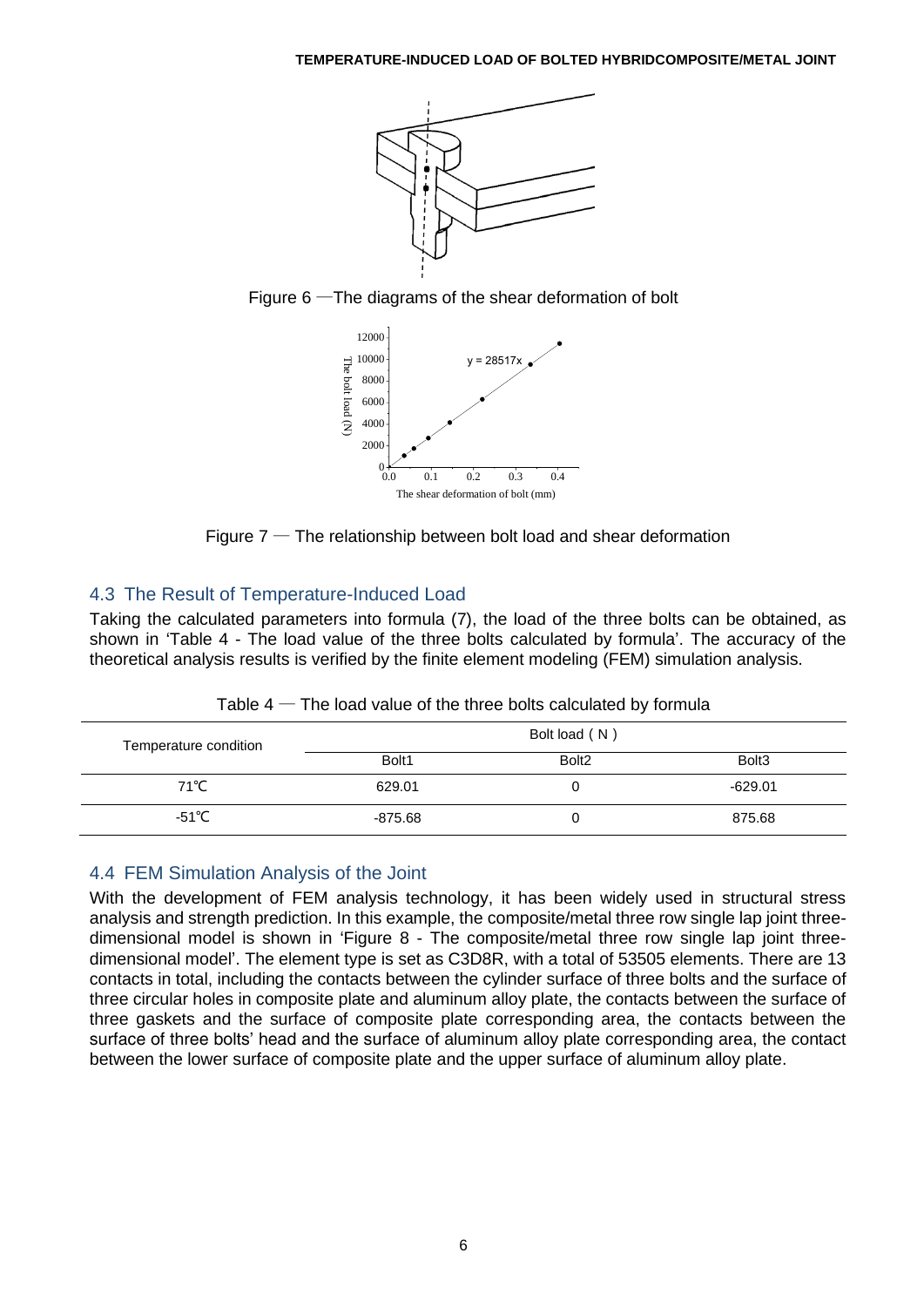

Figure  $8 -$  The composite/metal three row single lap joint three-dimensional model

The initial temperature field of the model is set at 20 ℃, and the temperature fields of 71℃ and -55℃ are applied respectively. By reading the contact force in the model, the bolt load at high and low temperature can be obtained. The results of FEM analysis are shown in 'Table 5 - The load value of the three bolts calculated by FEM'.

| Table $5-$ The load value of the three bolts calculated by FEM |           |                   |                   |
|----------------------------------------------------------------|-----------|-------------------|-------------------|
| Temperature condition                                          |           | Bolt load (N)     |                   |
|                                                                | Bolt1     | Bolt <sub>2</sub> | Bolt <sub>3</sub> |
| 71°C                                                           | 643.14    | $-3.64$           | -640.36           |
| -51 $^{\circ}$ C                                               | $-915.62$ | 2.29              | 913.31            |

From the data, it can be seen that the results calculated by the theoretical formula are close to the results of the FEM analysis, and the relative calculation error of bolt load value on both sides is not more than 5%. It shows that the accuracy of the theoretical method can meet the needs of engineering calculation.

The 3D FEM analysis method can not only obtain the bolt load distribution and hole-edge stress, but also consider the influence of eccentric load, fit clearance and so on. However, accurate models often increase the complexity and consume a lot of computing resources. Especially for multi-bolt joints, not only the modeling workload is large, but also the increase of contact surface will bring the problem that the model is difficult to converge. Therefore, the parameters that affect the temperature-induced load of hybrid joint will be analyzed through the theoretical formula.

## **5. Analysis of parameters affecting temperature-induced load of hybrid joint**

According to the formula (7), the main parameters affecting the load value include the material type of the joint; the stacking orientation of the composite; the structural form of the joint, such as the width and thickness of the composite plate and aluminum plate, the diameter of the bolt, the spacing of the bolt holes, etc. This paper mainly discusses the influence of the structural form of the joint on the temperature-induced load.

## 5.1 Parameter: adjacent bolts distance

Based on the structure form in the example, the distribution of bolt load under temperature field is shown in 'Table 6 - The distribution of bolt load when the distance between adjacent bolts is 48mm' when the distance between adjacent bolts increases from 24mm to 48mm.

| Temperature condition |            | Bolt load (N)     |                   |
|-----------------------|------------|-------------------|-------------------|
|                       | Bolt1      | Bolt <sub>2</sub> | Bolt <sub>3</sub> |
| 71°C                  | 1063.65    |                   | -1063.65          |
| $-51^{\circ}$ C       | $-1480.77$ |                   | 1480.77           |

Table 6 — The distribution of bolt load when the distance between adjacent bolts is 48mm.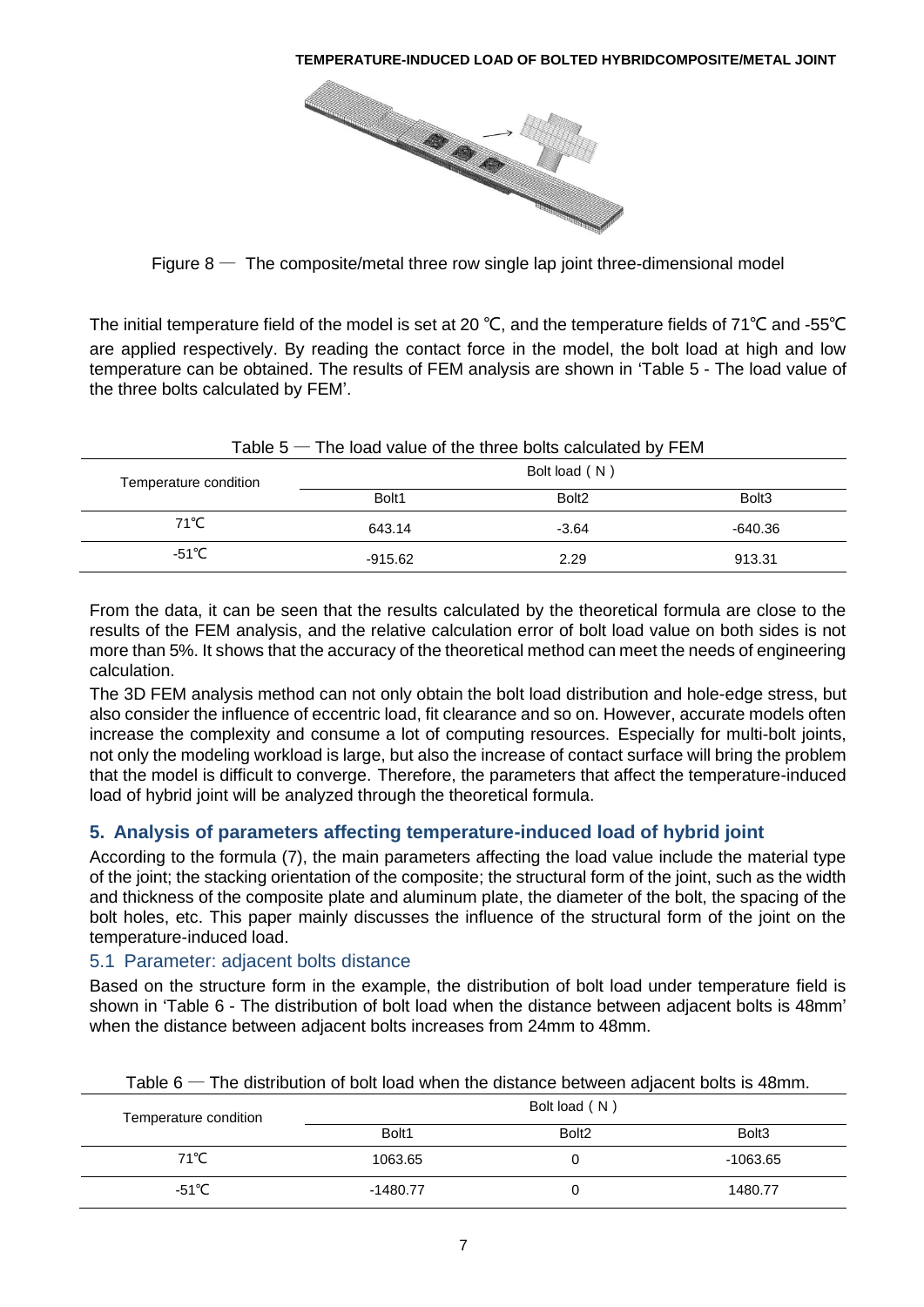Continue to increase the adjacent bolts distance, the relationship between the increase multiple of adjacent bolts distance and the load value of bolts on both sides at 71℃ is shown in 'Figure 9 - The relationship between the increase multiple of adjacent bolts distance and the load value of bolts on both sides'. It can be concluded that the temperature-induced load of the structure is greatly affected before the adjacent bolts distance increases to 16 times, which means the adjacent bolts distance up to 384mm, and then the load value tends to be stable.



Figure  $9$  — The relationship between the increase multiple of adjacent bolts distance and the load value of bolts on both sides

### 5.2 Parameter: number of bolts

Based on the structure form in the example, there are two cases to consider.

- 1. When the total length of the joint increases, add the bolts with the fixed adjacent bolts distance
- 2. When the total length of connector is fixed, add the bolts with the decreasing adjacent bolts distance

In case1, the four row single lap joint is considered, which has the same structural style as the joint in the example, the bolt load distribution can be obtained from formula (7) as shown in 'Table 7 - The distribution of bolt load in case1'. Continue to increase the number of bolts, the relationship between the number of bolts and the load of bolts on both sides under 71℃ is shown in 'Figure 10 - The relationship between the number of bolts and the load of bolts on both sides'.

|                       | ı avı <del>c</del> ı | THE GISTINGHOLL OF DOIL IVAG ILL CASE L |           |           |
|-----------------------|----------------------|-----------------------------------------|-----------|-----------|
| Temperature condition | Bolt load (N)        |                                         |           |           |
|                       | Bolt1                | Bolt <sub>2</sub>                       | Bolt3     | Bolt4     |
| $71^{\circ}$ C        | 842.60               | 261.40                                  | $-261.40$ | $-842.60$ |
| $-51^{\circ}$ C       | $-1173.09$           | $-363.91$                               | 363.91    | 1173.09   |

Table 7 — The distribution of bolt load in case1



Figure 10  $-$  The relationship between the number of bolts and the load of bolts on both sides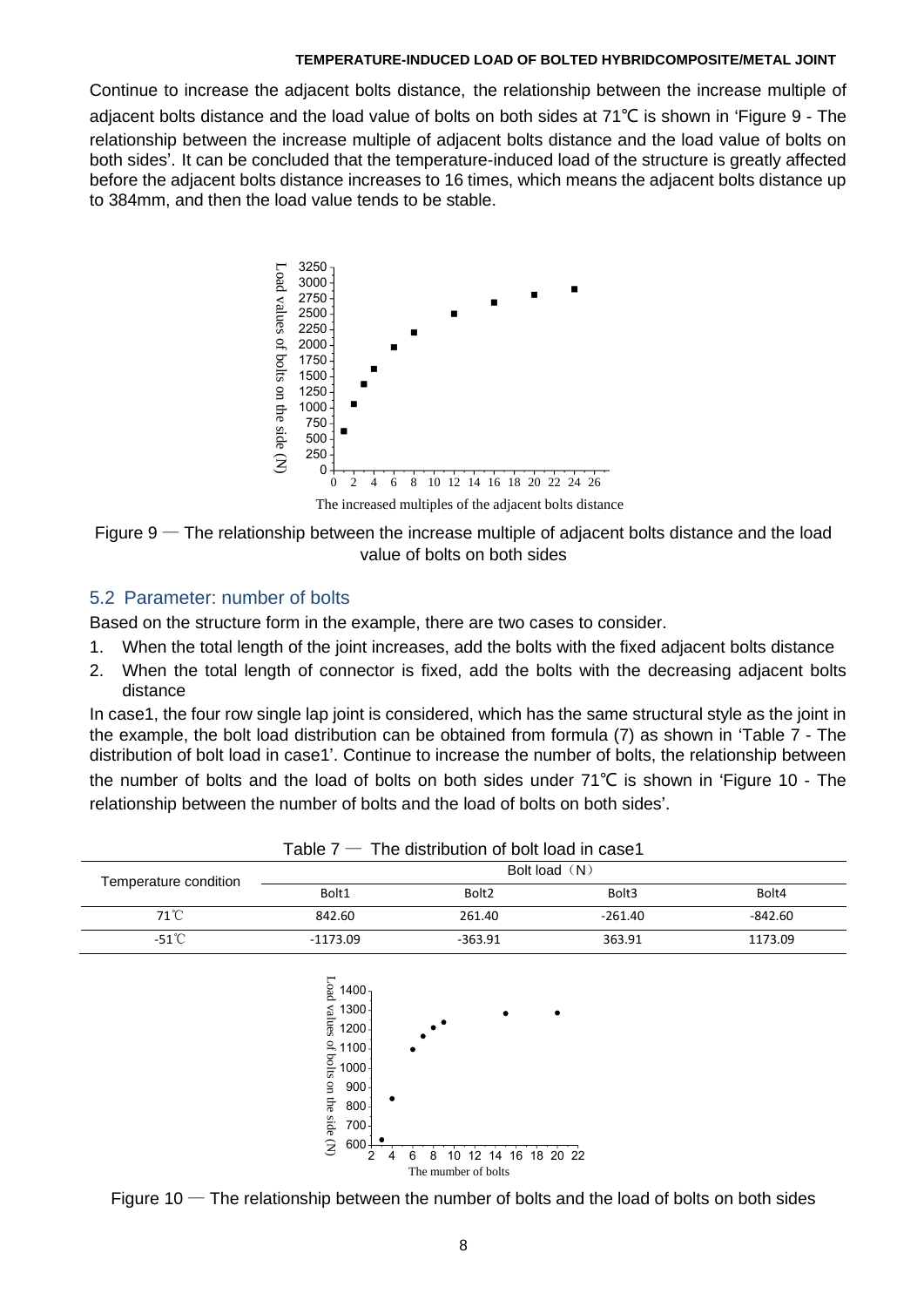As can be seen from the figure, with the increase of bolt number, the load value of bolts on both sides is increasing, but the increasing range is decreasing and finally tends to be stable.

In case2, based on the three rows single lap joint with 384mm adjacent bolts distance, the relationship between the bolt number and bolt load was studied. When it adds to 4 bolts, the results of bolt load in two kinds of joint at 71℃ are shown in 'Table 8 - The results of bolt load in two kinds of joint at 71℃'. Continue to increase the number of bolts, the relationship between the number of bolts and the load of bolts on both sides, as well as the axial load on the plate near the middle can be obtained, and shows in 'Figure 11 - The relationship between the number of bolts and the load of bolts on both sides, as well as the axial load on the plate'.









As can be seen in figure , with the increase of the number of bolts, the load value of bolts on both sides are decreasing, but the axial load on the plate are increasing .

## **6. Conclusions**

Based on the theoretical formula for calculating the bolt load of bolted hybrid composite/metal joint in this paper, the parameters affecting the temperature-induced load of the structure are analyzed, including the adjacent bolts distance and the number of bolts. The conclusion is as follows.

- 1) In the hybrid composite/metal joint structures, the bolt loads caused by high or low temperature increases significantly with the increase of the adjacent bolts distance when the level is within a certain range. Once the distance exceeds to a certain value, the increase of the bolt loads will be very small and tend to be stable.
- 2) When the total length of the joint increases, in a certain range, with the increase of the number of bolts, the bolt loads will increases. Once the number exceeds to a certain value, the increase of the bolt loads will be very small and tend to be stable.
- 3) When the length of joints is fixed, with the increase of the number of bolts, the load value of bolts on both sides is decreasing, but the axial load on the plate is increasing.

## **7. Contact Author Email Address**

WANG Binwen: [983436817@qq.com](mailto:983436817@qq.com)

## **8. Copyright Statement**

The authors confirm that they, and/or their company or organization, hold copyright on all of the original material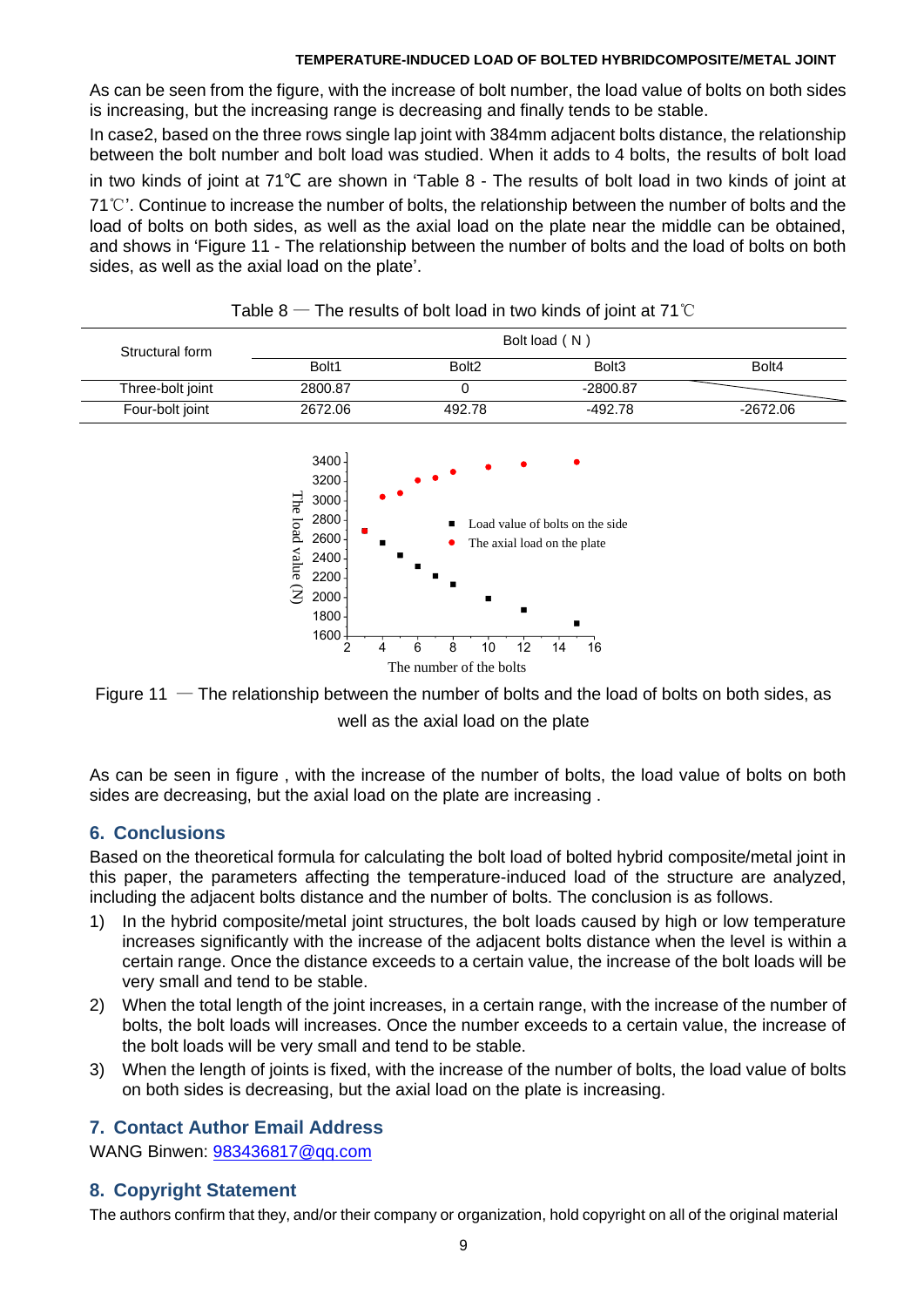included in this paper. The authors also confirm that they have obtained permission, from the copyright holder of any third party material included in this paper, to publish it as part of their paper. The authors confirm that they give permission, or have obtained permission from the copyright holder of this paper, for the publication and distribution of this paper as part of the ICAS proceedings or as individual off-prints from the proceedings.